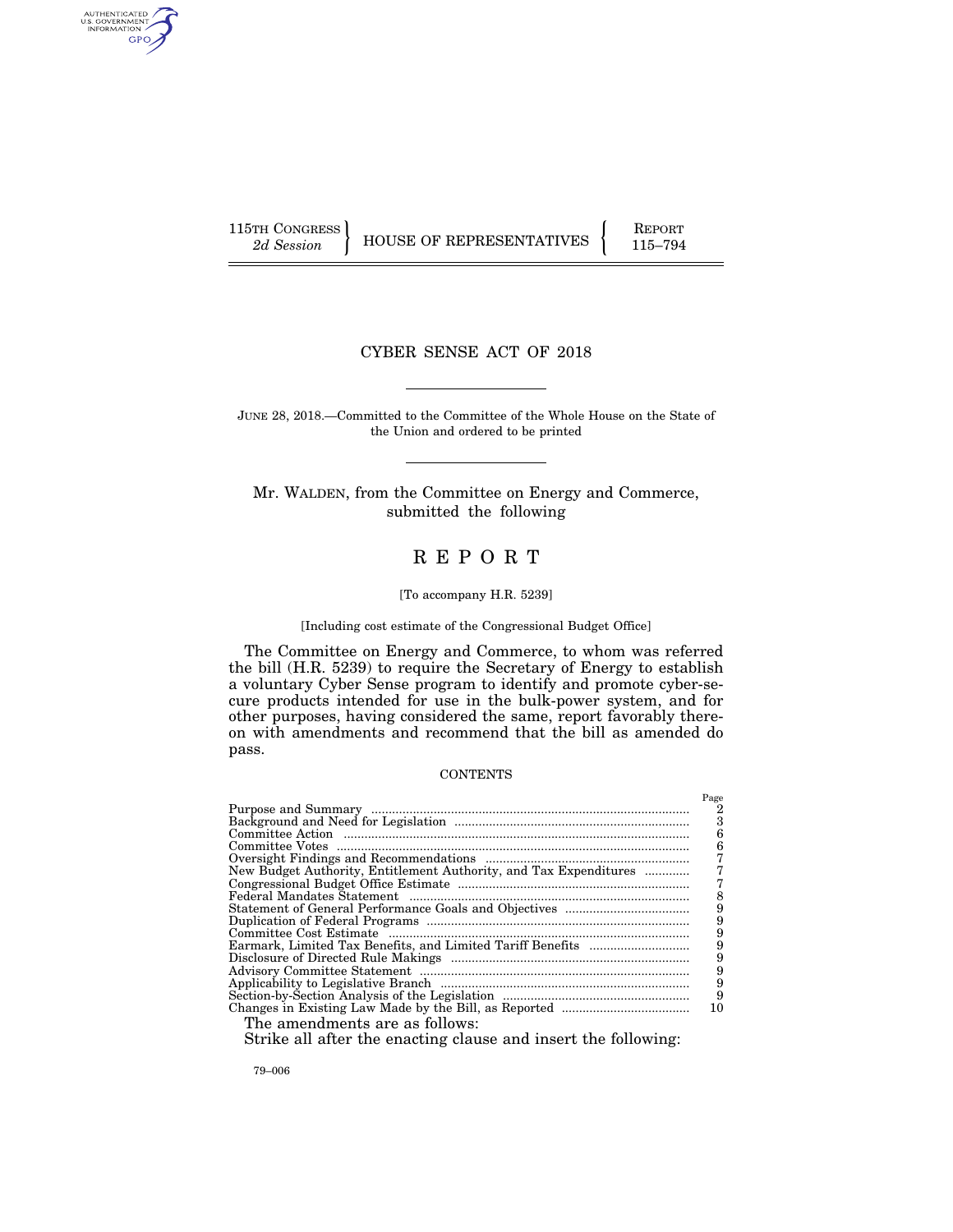**SECTION 1. SHORT TITLE.** 

This Act may be cited as the "Cyber Sense Act of 2018".

#### **SEC. 2. CYBER SENSE.**

(a) IN GENERAL.—The Secretary of Energy shall establish a voluntary Cyber Sense program to test the cybersecurity of products and technologies intended for use in the bulk-power system, as defined in section 215(a) of the Federal Power Act  $(16$  U.S.C.  $824o(a)$ ).

(b) PROGRAM REQUIREMENTS.—In carrying out subsection (a), the Secretary of Energy shall—

(1) establish a testing process under the Cyber Sense program to test the cybersecurity of products and technologies intended for use in the bulk-power system, including products relating to industrial control systems and operational technologies, such as supervisory control and data acquisition systems;

(2) for products and technologies tested under the Cyber Sense program, establish and maintain cybersecurity vulnerability reporting processes and a related database;

(3) provide technical assistance to electric utilities, product manufacturers, and other electricity sector stakeholders to develop solutions to mitigate identified cybersecurity vulnerabilities in products and technologies tested under the Cyber Sense program;

(4) biennially review products and technologies tested under the Cyber Sense program for cybersecurity vulnerabilities and provide analysis with respect to how such products and technologies respond to and mitigate cyber threats;

(5) develop guidance, that is informed by analysis and testing results under the Cyber Sense program, for electric utilities for procurement of products and technologies;

(6) provide reasonable notice to the public, and solicit comments from the public, prior to establishing or revising the testing process under the Cyber Sense program;

(7) oversee testing of products and technologies under the Cyber Sense program; and

(8) consider incentives to encourage the use of analysis and results of testing under the Cyber Sense program in the design of products and technologies for use in the bulk-power system.

(c) DISCLOSURE OF INFORMATION.—Any cybersecurity vulnerability reported pursuant to a process established under subsection  $(b)(2)$ , the disclosure of which the Secretary of Energy reasonably foresees would cause harm to critical electric infrastructure (as defined in section 215A of the Federal Power Act), shall be deemed to be critical electric infrastructure information for purposes of section 215A(d) of the Federal Power Act.

(d) FEDERAL GOVERNMENT LIABILITY.—Nothing in this section shall be construed to authorize the commencement of an action against the United States Government with respect to the testing of a product or technology under the Cyber Sense program.

Amend the title so as to read:

A bill to require the Secretary of Energy to establish a voluntary Cyber Sense program to test the cybersecurity of products and technologies intended for use in the bulk-power system, and for other purposes.

### PURPOSE AND SUMMARY

H.R. 5239, Cyber Sense Act of 2018, was introduced by Rep. Robert Latta (R–OH) and Rep. Jerry McNerney (D–CA) on March 9, 2018. H.R. 5239 would establish a voluntary Department of Energy (DOE) program that tests the cybersecurity of products and technologies intended for use in the bulk-power system, including products related to industrial control systems. The legislation instructs DOE to provide technical assistance to electric utilities, product manufacturers, and other electricity sector stakeholders to help mitigate cybersecurity vulnerabilities. In addition, the bill requires the Secretary of Energy to establish cybersecurity vulnerability reporting processes and maintain a related database.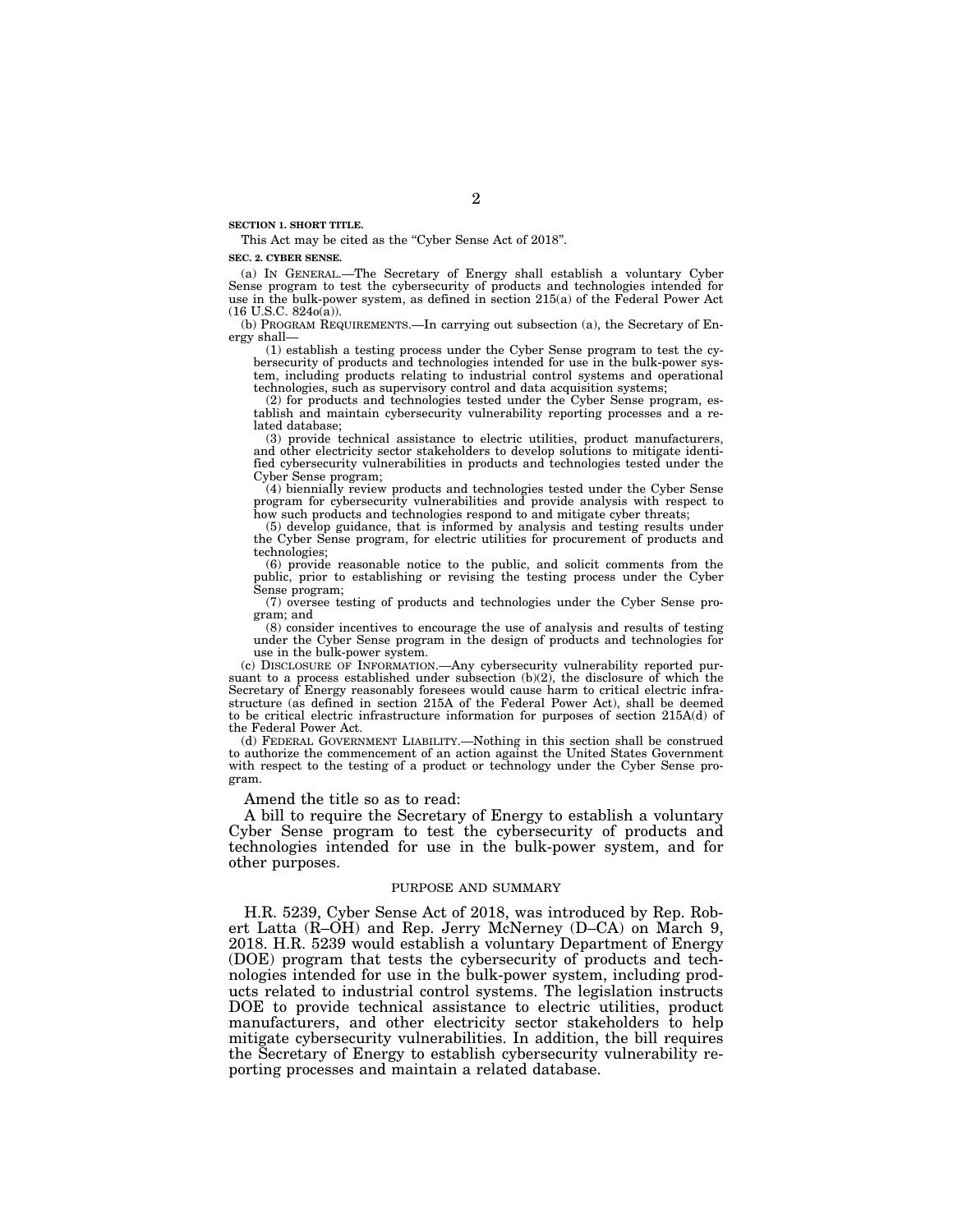H.R. 5239 requires the Secretary to review biennially products and technologies tested under the Cyber Sense program for cybersecurity vulnerabilities and provide analysis on how such products and technologies respond to and mitigate cyber threats. The legislation instructs the Secretary to develop guidance for electric utilities regarding procurement of products and technologies. The Secretary will utilize analysis and testing results under the Cyber Sense program in developing this guidance.

H.R. 5239 directs the Secretary to provide reasonable notice and solicit comments from the public prior to establishing or revising the Cyber Sense testing process. The legislation provides that any cybersecurity vulnerability reported pursuant to this program, the disclosure of which the Secretary of Energy reasonably foresees would cause harm to critical electric infrastructure, shall be deemed ''critical electric infrastructure information'' as defined by section 215A(d) of the Federal Power Act. The legislation also includes Federal government liability protections by noting that nothing shall be construed to authorize the commencement of an action against the United States government with respect to the testing of a product or technology under the Cyber Sense program.

### BACKGROUND AND NEED FOR LEGISLATION

The United States' energy infrastructure is comprised of a vast network of energy and electricity systems that deliver uninterrupted electricity from producers to consumers. These intricate and highly interdependent systems enable every aspect of our daily lives. Our nation's economy, security, and the health and safety of its citizens depend upon the reliable and uninterrupted supply of fuels and electricity. Since the inception of the Department of Energy in 1977, the manner in which energy and power is generated, transmitted, and delivered continues to rapidly change and evolve. As advances in digital and information technologies continue to layer onto existing practices and energy infrastructures, new risks emerge, and vulnerabilities are exposed. Recent high-profile attempts by foreign actors to infiltrate our nation's energy systems and infrastructure further highlight the need for legislation aimed at mitigating these significant and growing threats to the reliable supply of energy in the United States.

# *The Department of Energy's Authorities for Cybersecurity, Energy Security, and Emergency Response*

When the Department of Energy was organized in 1977, energy security concerns revolved around oil supply shortages. As a result, energy security emergency functions in the Department of Energy Organization Act focused on distributing and allocating fuels in an emergency. Over time, while DOE's organic statute remained largely unchanged, its responsibilities and authorities have evolved substantially beyond what was envisioned forty years ago. Energy delivery systems have become increasingly interconnected and digitized, while society has become more dependent on energy in all its forms—expanding the opportunities for cybersecurity threats and other hazards that may require emergency response.

Today, DOE's mission to advance the national, economic, and energy security of the United States requires it to act as the lead agency for the protection of electric power, oil, and natural gas in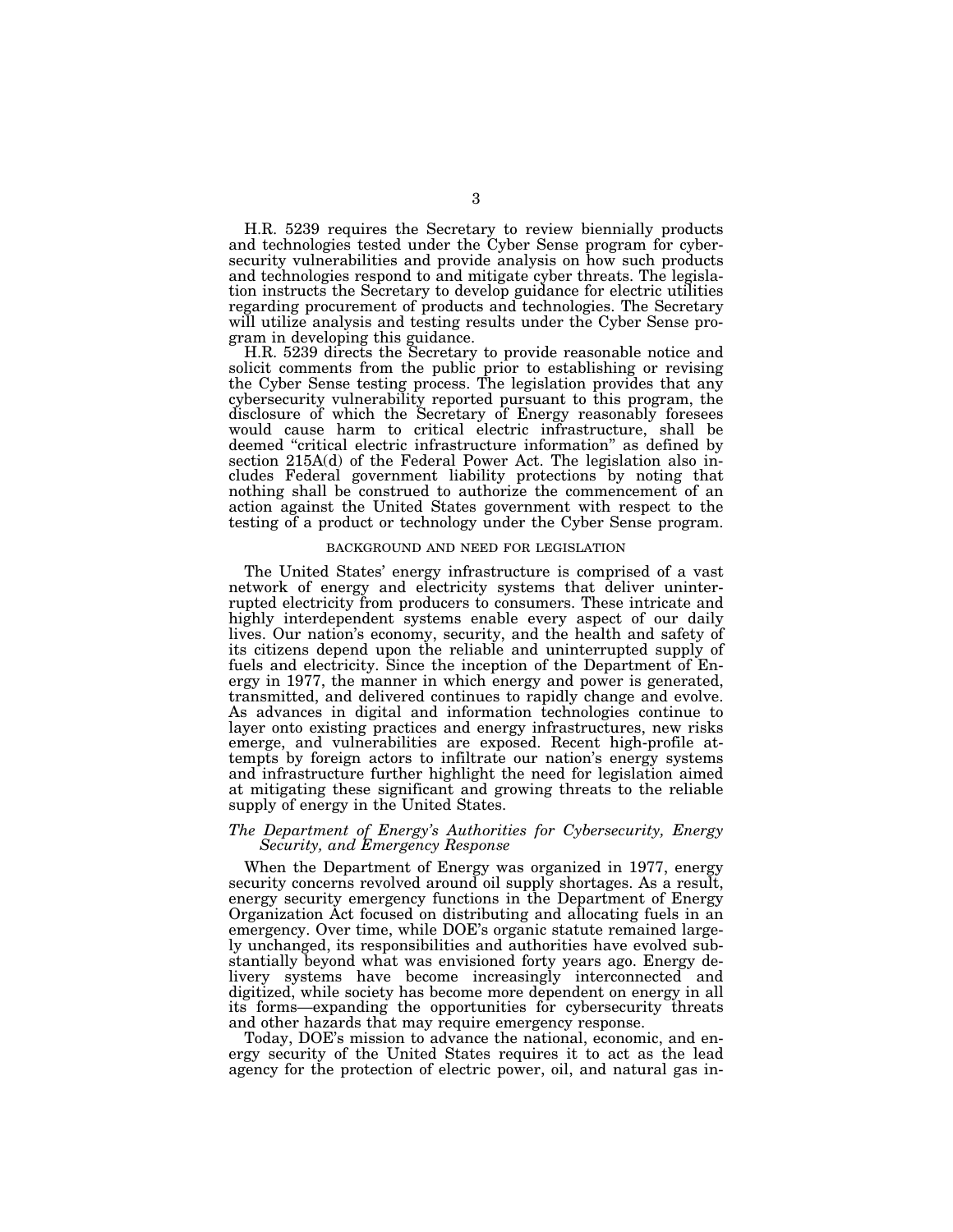frastructure. DOE has authority and responsibilities for the physical and cybersecurity of energy delivery systems from laws that Congress has passed and Presidential directives. Congress has provided DOE with a wide range of emergency response and cybersecurity authorities affecting multiple segments of the energy sector, beginning with the Department of Energy Organization Act, and most recently with the Fixing America's Surface Transportation Act (FAST Act).

The FAST Act, which was signed into law in 2015, designated DOE as the Sector-Specific Agency (SSA) for the energy sector and provided the Department with several new energy security authorities to respond to physical and cyberattacks to energy systems. Section 61003 of the FAST Act amended section 215 of the Federal Power Act (FPA) and created a new section 215A entitled "Critical Electric Infrastructure Security.'' This new section 215A of the FPA provided definitions for the terms "bulk power system," "critical electric infrastructure," "critical electric infrastructure information," and "grid security emergency,"<sup>1</sup> among other terms. Section 215 of the FPA states that when the President issues or provides to the Secretary of Energy a written directive or determination identifying a grid security emergency, the Secretary may, with or without notice, hearing, or report, issue orders for emergency measures to protect or restore the reliability of critical electric infrastructure or of defense critical electric infrastructure during an emergency.2 Section 215A also includes protections for the sharing of critical electric information.

DOE's cybersecurity roles and responsibilities are also guided by the Federal government's operational framework, as provided by the Presidential Policy Directive 41 (PPD–41) issued in 2016 addressing ''United States Cyber Incident Coordination.'' A primary purpose of PPD–41 is to improve coordination across the Federal government by clarifying roles and responsibilities. Under the PPD–41 framework, DOE serves as the lead agency for the energy sector, coordinating closely with other agencies and the private sector to facilitate the response, recovery, and restoration of damaged energy infrastructure.

On February 14, 2018, the Energy Secretary established a new Office of Cybersecurity, Energy Security, and Emergency Response (CESER) at DOE. The CESER office will be led by an Assistant Secretary that will focus on energy infrastructure security, support the expanded national security responsibilities assigned to DOE, and report to the Under Secretary of Energy.3

<sup>&</sup>lt;sup>1</sup>See Section 215A of the Federal Power Act, the term "Grid Security Emergency" means the occurrence or imminent danger of (A)(i) a malicious act using electronic communication or an<br>electromagnetic pulse, or a geomagnetic storm event, that could disrupt the operation of those<br>electronic devices or communicatio essential to the reliability of critical electric infrastructure or of defense critical electric infrastructure; and (ii) disruption of the operation of such devices or networks, with significant ad-verse effects on the reliability of critical electric infrastructure or of defense critical electric infrastructure, as a result of such act or event; or (B)(i) a direct physical attack on critical electric infrastructure or on defense critical electric infrastructure; and (ii) significant adverse effects on the reliability of critical electric infrastructure or of defense critical electric infrastructure as a<br>result of such physical attack.<br> $\frac{2 \text{ Eddron}}{2 \text{ Eddron}}$  Poince Ast 8315A, 16 U.S.C. SS, 9240, 1

result of such physical attack.<br><sup>2</sup> Federal Power Act §215A, 16 U.S.C. §§ 824o–1.<br><sup>3</sup> *See* Press Release, U.S. Department of Energy, "Secretary of Energy Rick Perry Forms New<br>Office of Cybersecurity, Energy Security, and rity-and-emergency.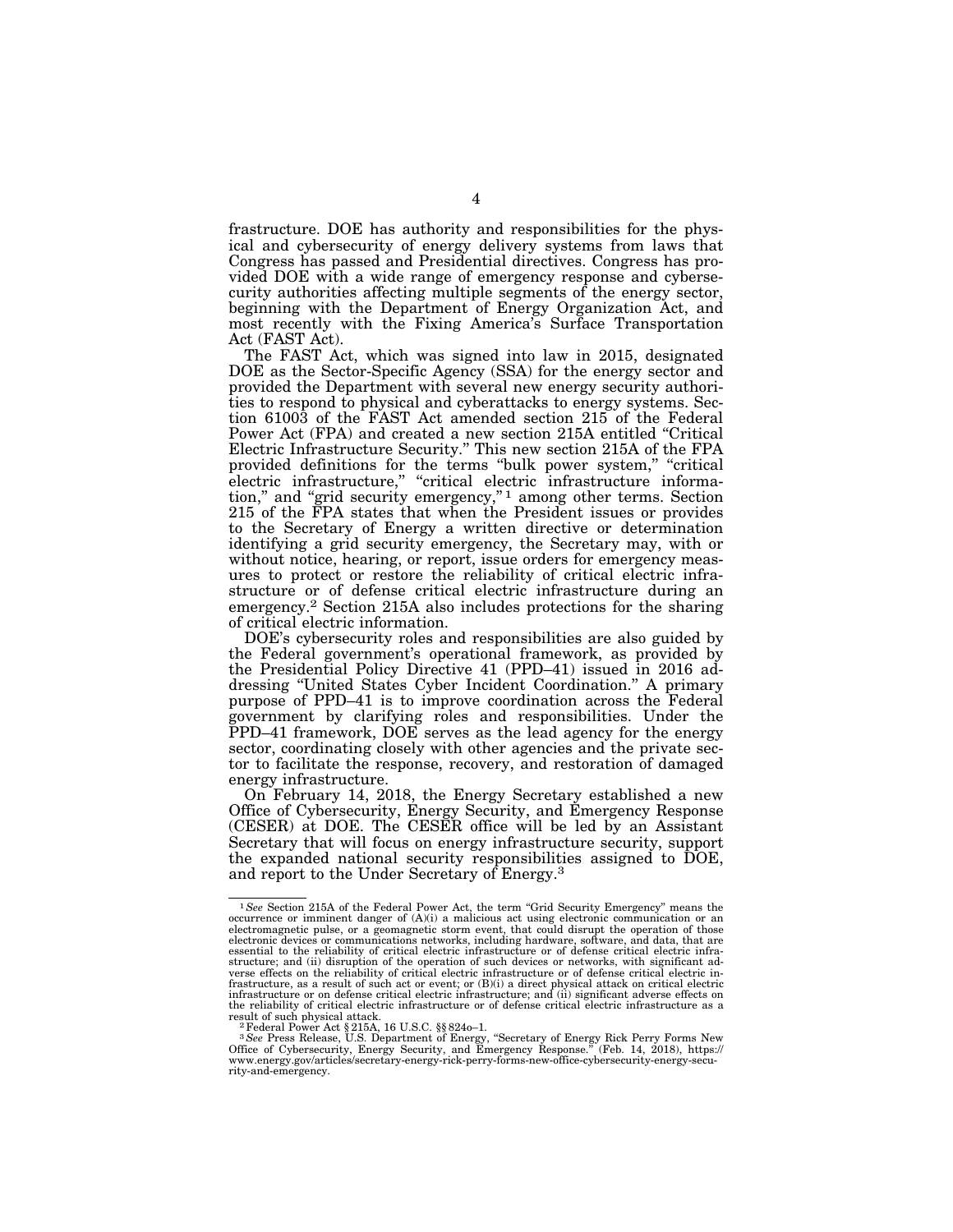### *Physical Security and Cybersecurity of the Electric Grid*

With respect to its responsibilities for security of the electric power system, DOE works closely with electric sector owners and operators to detect and mitigate risks to critical electric infrastructure. DOE collaborates with the electric sector to develop technologies, tools, exercises, and other resources to assist the energy sector in evaluating and improving their security preparedness.<sup>4</sup>

Along with DOE, the Federal Energy Regulatory Commission (FERC) has authority over the reliability of the electric grid. Congress, through the Energy Policy Act of 2005,5 provided FERC with the authority to approve mandatory cybersecurity standards proposed by the Electric Reliability Organization (ERO). The North American Electric Reliability Corporation (NERC) currently serves as the ERO. NERC proposes reliability standards for planning and operating the North American bulk power system. These critical infrastructure protection (CIP) reliability standards 6 address physical security and cybersecurity of critical electric infrastructure.

Cooperation between the Federal government and electricity sector extends beyond mandatory and enforceable standards. The Electricity Subsector Coordinating Council (ESCC) 7 serves as the principal liaison between the Federal government and the electric power sector in coordinating efforts to prepare for national-level incidents or threats to critical infrastructure. The Cybersecurity Risk Information Sharing Program (CRISP) is a public-private partnership, funded by DOE and industry. CRISP is managed by the Electricity Information Sharing and Analysis Center (E–ISAC) 8 and facilitates the timely bi-directional sharing of unclassified and classified threat information with energy sector partners.9

# *Need for Legislation to Mitigate against Supply Chain Vulnerabilities*

The Committee finds that H.R. 5239 would help mitigate against vulnerabilities to supply chains by testing the cybersecurity of products and technologies intended for use in the bulk-power system, as noted in the Committee's legislative record. According to the testimony of Undersecretary Mark Menezes, ''[s]ecuring the electric sector supply chain is critical to the security and resilience of the electric grid. Products must be tested for known vulnerabilities in order to assess risk and develop mitigations.'' 10

The testimony of Kyle Pistor, Vice President of Government Relations for the National Electrical Manufacturers Association (NEMA) was supportive of the bill and discussed the need and importance of securing energy supply chains to better protect the nation's electric grid. Mr. Pistor noted, ''[s]upply chain disruption and compromise are major concerns for the electric utility industry, and

<sup>4</sup>Department of Energy. Energy Sector Cybersecurity Preparedness.

<sup>&</sup>lt;sup>5</sup> P.L. 109–58.<br><sup>6</sup> See North American Electric Reliability Corporation for further information.

<sup>&</sup>lt;sup>7</sup> See Electric Subsector Coordinating Council for further information.<br><sup>8</sup> See Electricity Information Sharing and Analysis Center for further information.<br><sup>9</sup> Department of Energy. Cybersecurity for Critical Energy Inf

<sup>10</sup>*See* Written Testimony of Under Secretary Mark Menezes, U.S. Department of Energy, Before the Subcommittee on Energy, Committee on Energy and Commerce, March 14, 2018.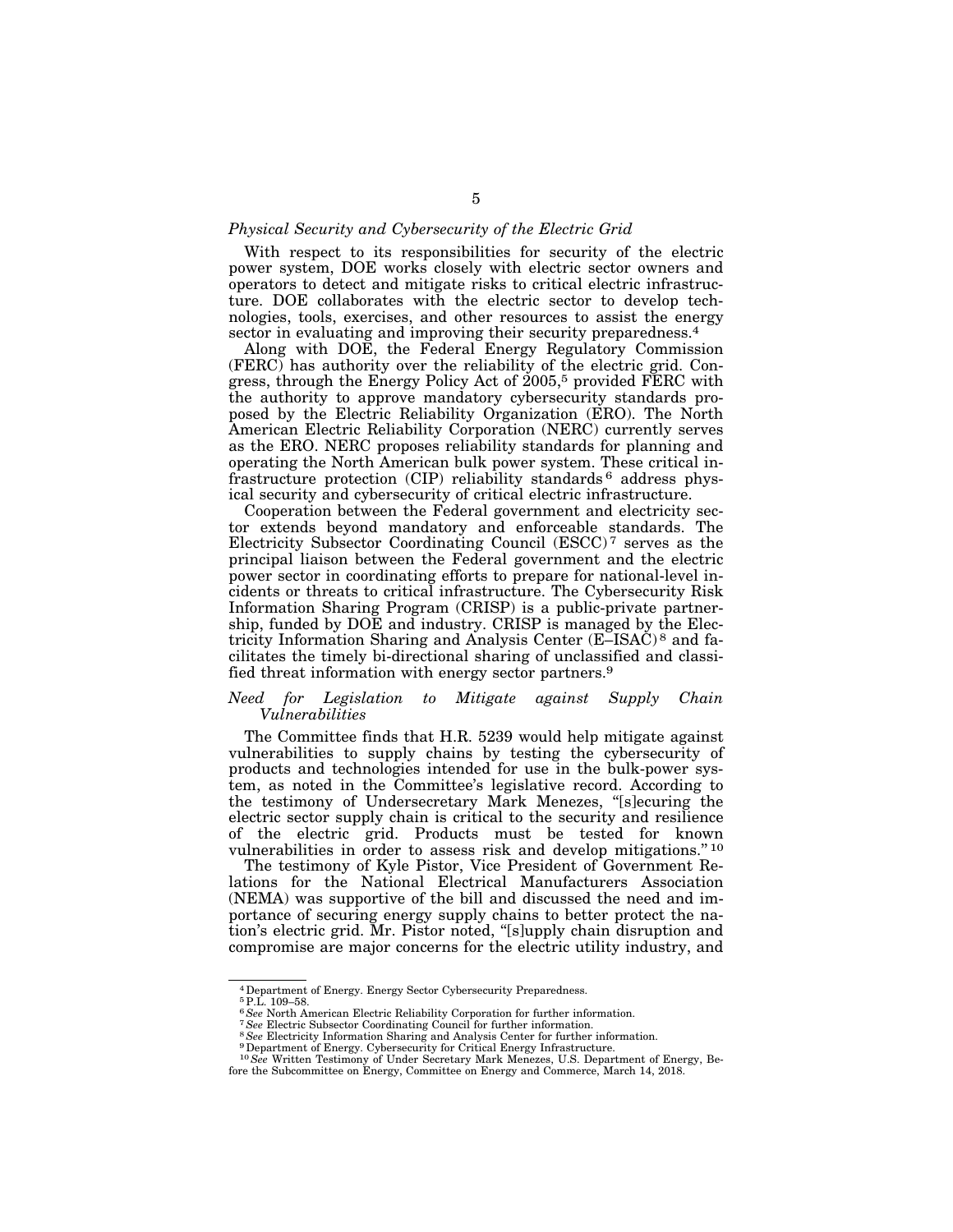both electric utilities and manufacturers."<sup>11</sup> Mr. Pistor also stated, ''[m]ember manufacturers support voluntary cybersecurity evaluation of products used in the transmission, distribution, storage, and end-use of electricity. Not doing so could permit unsecure equipment to be installed, potentially compromising the electric system.'' 12 Mr. Pistor provided several recommendations regarding the collaboration and participation of manufacturers involved with the Cyber Sense program.

The Committee finds that the DOE Cyber Sense program established through H.R. 5239 would allow electric utilities and industry stakeholders to have greater awareness of the cybersecurity of products and technologies they utilize in the bulk-power system. Electric utilities and industry stakeholders can help mitigate against vulnerabilities to energy supply chains by making more informed decisions when choosing products and technologies.

# COMMITTEE ACTION

On March 14, 2018, the Subcommittee on Energy held a legislative hearing on H.R. 5239 entitled ''DOE Modernization: Legislation Addressing Cybersecurity and Emergency Response.'' The Subcommittee received testimony from:

• Mark Menezes, Under Secretary of Energy, U.S. Department of Energy;

• Scott Aaronson, Vice President, Security and Preparedness, Edison Electric Institute;

• Mark Engels, Senior Enterprise Security Advisor, Dominion Energy;

• Tristan Vance, Director, Office of Energy Development, State of Indiana;

• Zachary Tudor, Associate Laboratory Director for National and Homeland Security, Idaho National Laboratory; and,

• Kyle Pistor, Vice President of Government Relations, National Electrical Manufactures Association.

On April 18, 2018, the Subcommittee on Energy met in open markup session and forwarded H.R. 5239, as amended, to the full Committee by a voice vote.

On May 9, 2018, the full Committee on Energy and Commerce met in open markup session and ordered H.R. 5239, as amended, favorably reported to the House by a voice vote.

# COMMITTEE VOTES

Clause 3(b) of rule XIII requires the Committee to list the recorded votes on the motion to report legislation and amendments thereto. There were no recorded votes taken in connection with ordering H.R. 5239 reported.

<sup>11</sup>*See* Written Testimony of Mr. Kyle Pistor, Vice President, Government Relations for the National Electrical Manufacturers Association, Before the Subcommittee on Energy, Committee on Energy and Commerce, March 14, 2018. 12*See* Written Testimony of Mr. Kyle Pistor, Vice President, Government Relations for the Na-

tional Electrical Manufacturers Association, Before the Subcommittee on Energy, Committee on Energy and Commerce, March 14, 2018.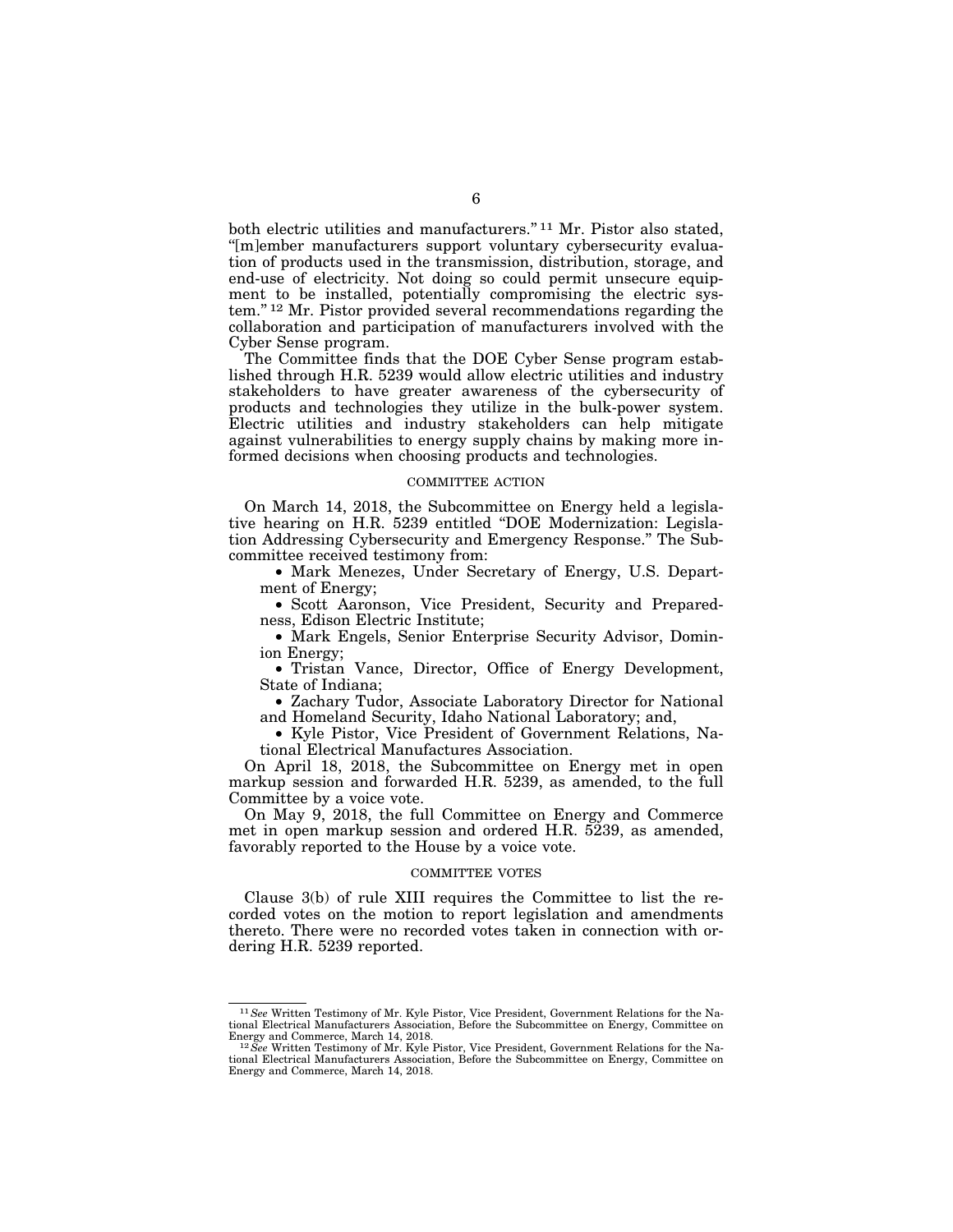# OVERSIGHT FINDINGS AND RECOMMENDATIONS

Pursuant to clause  $2(b)(1)$  of rule X and clause  $3(c)(1)$  of rule XIII, the Committee has held a hearing and made findings that are reflected in this report.

# NEW BUDGET AUTHORITY, ENTITLEMENT AUTHORITY, AND TAX EXPENDITURES

Pursuant to clause 3(c)(2) of rule XIII, the Committee finds that H.R. 5239 would result in no new or increased budget authority, entitlement authority, or tax expenditures or revenues.

#### CONGRESSIONAL BUDGET OFFICE ESTIMATE

Pursuant to clause  $3(c)(3)$  of rule XIII, the following is the cost estimate provided by the Congressional Budget Office pursuant to section 402 of the Congressional Budget Act of 1974:

U.S. CONGRESS, CONGRESSIONAL BUDGET OFFICE, *Washington, DC, May 18, 2018.* 

Hon. GREG WALDEN, *Chairman, Committee on Energy and Commerce,* 

*House of Representatives, Washington, DC.* 

DEAR MR. CHAIRMAN: The Congressional Budget Office has prepared the enclosed cost estimate for H.R. 5239, the Cyber Sense Act of 2018.

If you wish further details on this estimate, we will be pleased to provide them. The CBO staff contact is Megan Carroll.

Sincerely.

MARK P. HADLEY (For Keith Hall, Director).

Enclosure.

# *H.R. 5239—Cyber Sense Act of 2018*

Summary: H.R. 5239 would direct the Department of Energy (DOE) to establish a program to identify and promote products and technologies to mitigate the threat of cyber-related disruptions to the bulk power system. (The bulk power system comprises facilities and control systems necessary for operating an interconnected network for transmitting electric energy and facilities that generate electricity necessary to maintain the reliability of that network.)

CBO estimates that implementing H.R. 5239 would cost \$56 million over the 2019–2023 period, assuming appropriation of the necessary amounts. Enacting the bill would not affect direct spending or revenues; therefore, pay-as-you-go procedures do not apply.

CBO estimates that enacting H.R. 5239 would not increase net direct spending or on-budget deficits in any of the four consecutive 10-year periods beginning in 2029.

H.R. 5239 would impose an intergovernmental mandate, as defined in the Unfunded Mandates Reform Act (UMRA), on state, local, and tribal governments, but CBO estimates that it would impose no duty on those governments that would result in additional spending or a loss of revenues.

H.R. 5239 contains no private-sector mandates as defined in UMRA.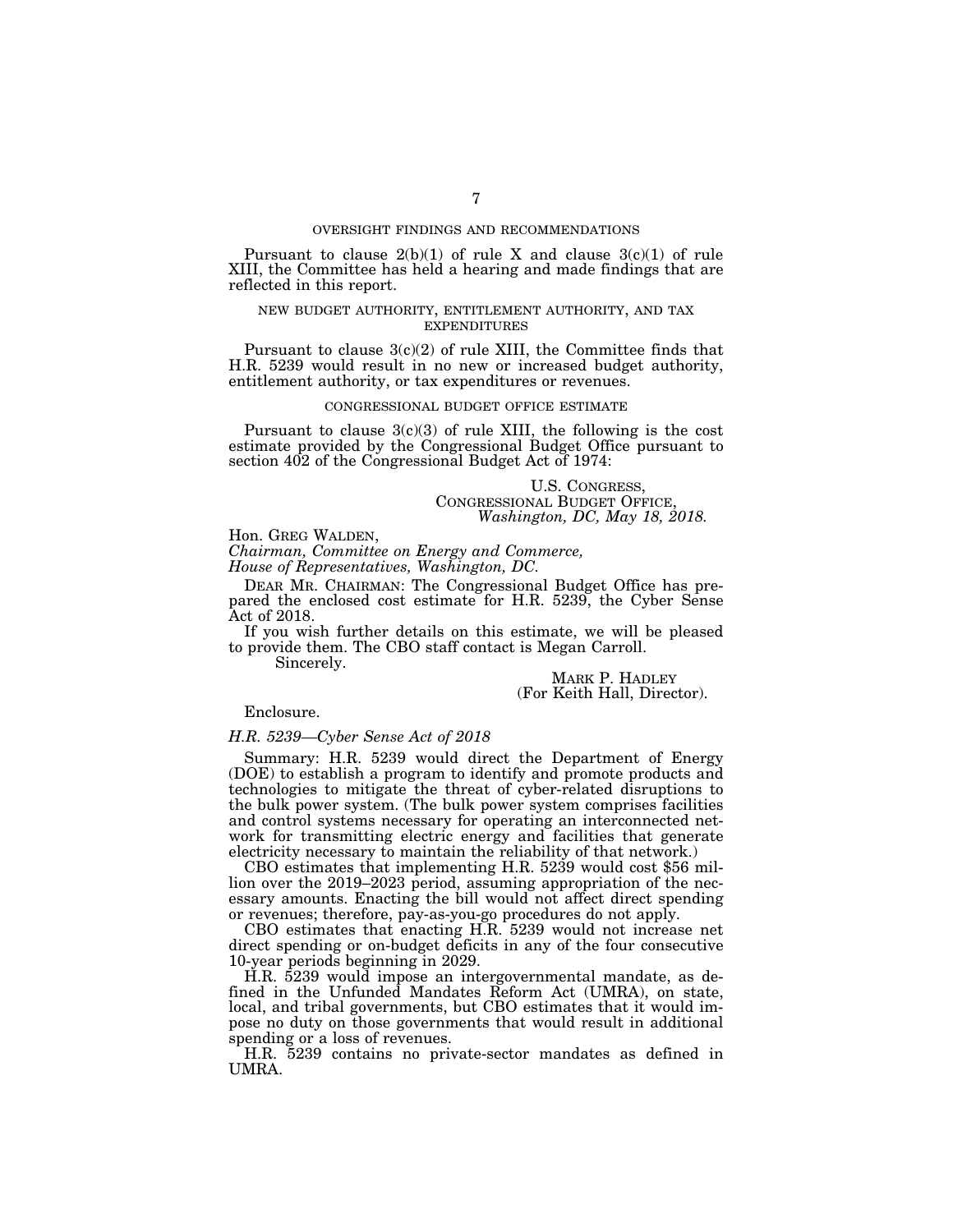Estimated cost to the Federal Government: The estimated budgetary effect of H.R. 5239 is shown in the following table. The costs of the legislation fall primarily within budget function 270 (energy).

|                                                | By fiscal year, in millions of dollars- |      |          |          |          |          |           |  |
|------------------------------------------------|-----------------------------------------|------|----------|----------|----------|----------|-----------|--|
|                                                | 2018                                    | 2019 | 2020     | 2021     | 2022     | 2023     | 2019-2023 |  |
| INCREASES IN SPENDING SUBJECT TO APPROPRIATION |                                         |      |          |          |          |          |           |  |
|                                                | $^{0}$                                  | -15  | -15<br>9 | 16<br>12 | 16<br>16 | 16<br>16 | 78<br>56  |  |

Basis of estimate: H.R. 5239 would direct DOE to establish a voluntary program for testing the cybersecurity of products and technologies intended for use in the bulk power system. The bill would specify requirements for that program and direct the agency to provide guidance and technical assistance, using information and analysis from the proposed testing program, to stakeholders of the electricity sector to help mitigate cybersecurity vulnerabilities.

Using information from DOE, CBO estimates that implementing H.R. 5239 would cost \$56 million over the 2019–2023 period. That estimate is based on the Administration's cost estimates for activities that DOE has proposed to carry out that are similar to those in the bill, and it reflects historical spending patterns for activities administered by DOE's Office of Electricity.

Pay-As-You-Go considerations: None.

Increase in long-term direct spending and deficits: CBO estimates that enacting H.R. 5239 would not increase net direct spending or on-budget deficits in any of the four consecutive 10-year periods beginning in 2029.

Mandates: H.R. 5239 would impose an intergovernmental mandate, as defined in UMRA, on state, local, and tribal governments. The bill would preempt state and local laws that could otherwise cause governmental agencies participating in the proposed program to disclose information about their activities, such as the sharing of cybersecurity information.

Although the preemption would limit the application of state and local laws, CBO estimates that it would impose no duty on state or local governments that would result in additional spending or a loss of revenue.

H.R. 5239 contains no private-sector mandates as defined in UMRA.

Estimate prepared by: Federal costs: Megan Carroll; Mandates: Jon Sperl.

Estimate reviewed by: Kim P. Cawley, Chief, Natural and Physical Resources Cost Estimates Units; Susan Willie, Chief, Mandates Unit; H. Samuel Papenfuss, Deputy Assistant Director for Budget Analysis.

# FEDERAL MANDATES STATEMENT

The Committee adopts as its own the estimate of Federal mandates prepared by the Director of the Congressional Budget Office pursuant to section 423 of the Unfunded Mandates Reform Act.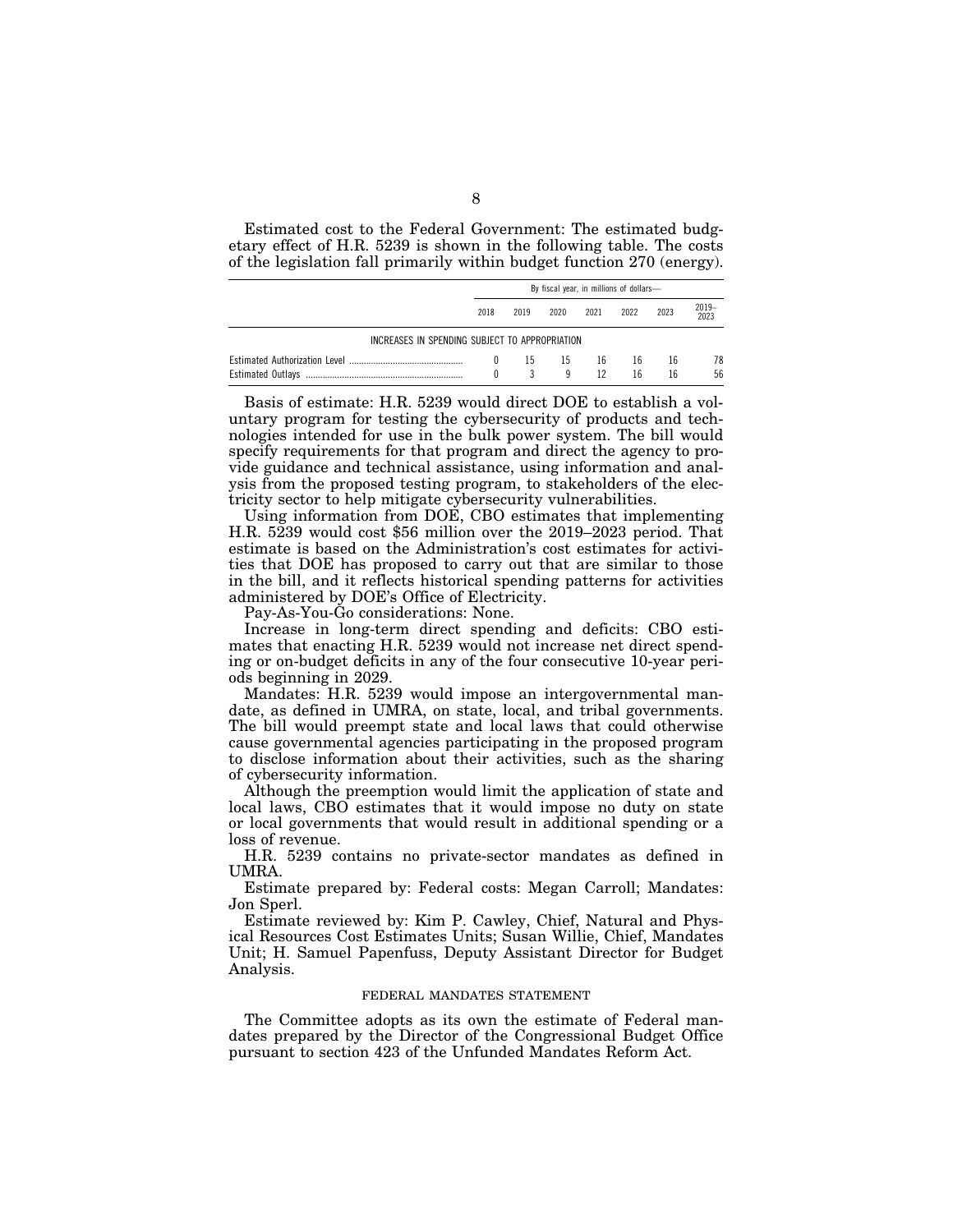### STATEMENT OF GENERAL PERFORMANCE GOALS AND OBJECTIVES

Pursuant to clause  $3(c)(4)$  of rule XIII, the general performance goal or objective of this legislation is to require the Secretary of Energy to establish a voluntary Cyber Sense program to test the cybersecurity of products and technologies intended for use in the bulk-power system.

### DUPLICATION OF FEDERAL PROGRAMS

Pursuant to clause 3(c)(5) of rule XIII, no provision of H.R. 5239 is known to be duplicative of another Federal program, including any program that was included in a report to Congress pursuant to section 21 of Public Law 111–139 or the most recent Catalog of Federal Domestic Assistance.

### COMMITTEE COST ESTIMATE

Pursuant to clause  $3(d)(1)$  of rule XIII, the Committee adopts as its own the cost estimate prepared by the Director of the Congressional Budget Office pursuant to section 402 of the Congressional Budget Act of 1974.

# EARMARK, LIMITED TAX BENEFITS, AND LIMITED TARIFF BENEFITS

Pursuant to clause  $9(e)$ ,  $9(f)$ , and  $9(g)$  of rule XXI, the Committee finds that H.R. 5239 contains no earmarks, limited tax benefits, or limited tariff benefits.

### DISCLOSURE OF DIRECTED RULE MAKINGS

Pursuant to section 3(i) of H. Res. 5, the Committee finds that H.R. 5239 contains no directed rule makings.

### ADVISORY COMMITTEE STATEMENT

No advisory committees within the meaning of section 5(b) of the Federal Advisory Committee Act were created by this legislation.

### APPLICABILITY TO LEGISLATIVE BRANCH

The Committee finds that the legislation does not relate to the terms and conditions of employment or access to public services or accommodations within the meaning of section  $102(b)(3)$  of the Congressional Accountability Act.

### SECTION-BY-SECTION ANALYSIS OF THE LEGISLATION

### *Section 1. Short title*

This section provides the short title of "Cyber Sense Act of 2018."

# *Section 2. Cyber Sense*

Section 2(a) states that the Secretary shall establish a voluntary Department of Energy (DOE) program to test the cybersecurity of products and technologies intended for use in the bulk-power system, as defined by section 215(a) of the Federal Power Act (16 U.S.C. 824o(a)).

Section 2(b) states that the Secretary of Energy, in carrying out subsection (a), shall (1) establish a testing process under the Cyber Sense program to test the cybersecurity of products and technologies intended for use in the bulk-power system, including prod